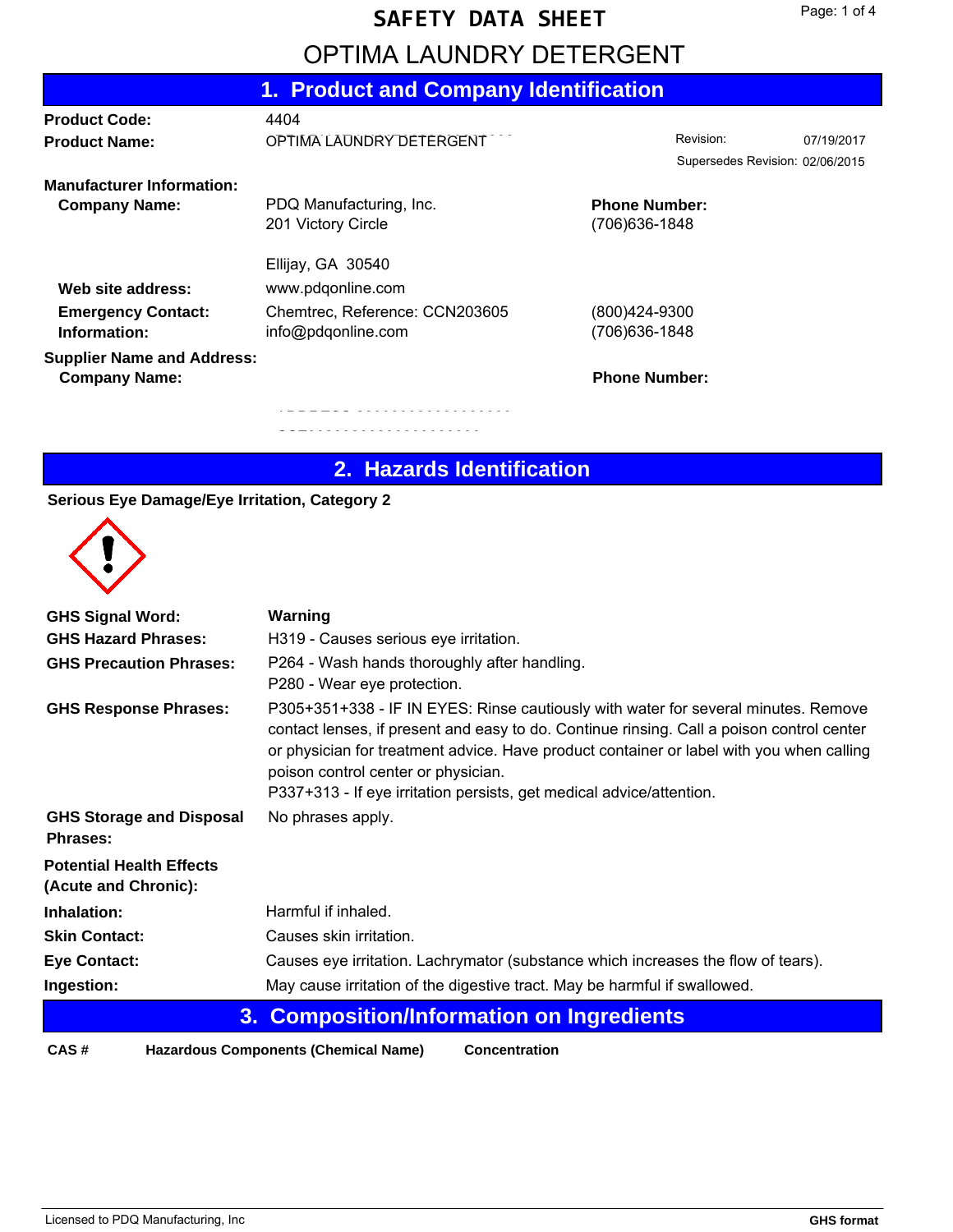# OPTIMA LAUNDRY DETERGENT **SAFETY DATA SHEET**

**In Case of Inhalation: 4. First Aid Measures Emergency and First Aid Procedures:** Flush eyes with plenty of water for at least 15 minutes, occasionally lifting the upper and lower eyelids. If irritation develops, get medical aid. **In Case of Eye Contact:** Flush skin with plenty of water for at least 15 minutes while removing contaminated clothing and shoes. Get medical aid if irritation develops or persists. **In Case of Skin Contact: In Case of Ingestion:** Get medical aid if irritation or symptoms occur. Remove from exposure and move to fresh air immediately. If breathing is difficult, give oxygen. Get medical aid. **5. Fire Fighting Measures Flash Pt:** No data. Wear a self-contained breathing apparatus (SCBA) to prevent contact with thermal decomposition products. **Fire Fighting Instructions: Flammable Properties and** No data available. **Hazards: Autoignition Pt:** No data. **Explosive Limits:** LEL: No data. When the UEL: No data. **Suitable Extinguishing Media:**Use water spray, dry chemical, carbon dioxide, or chemical foam. Substance is noncombustible; use agent most appropriate to extinguish surrounding fire. **6. Accidental Release Measures** Use proper personal protective equipment as indicated in Section 8. Spills/Leaks: Vacuum or sweep up material and place into a suitable disposal container. Avoid generating dusty conditions. Provide ventilation. Do not let this chemical enter the environment. **Steps To Be Taken In Case Material Is Released Or Spilled: 7. Handling and Storage** Use with adequate ventilation. Minimize dust generation and accumulation. Avoid contact with eyes, skin, and clothing. Avoid ingestion and inhalation. **Precautions To Be Taken in Handling: Precautions To Be Taken in** Store in a cool, dry place. Keep away from acids. **Storing: 8. Exposure Controls/Personal Protection CAS # Partial Chemical Name OSHA TWA ACGIH TWA Other Limits Respiratory Equipment** Respirator protection is not normally required. **(Specify Type):** Wear appropriate protective eyeglasses or chemical safety goggles as described by OSHA's eye and face protection regulations in 29 CFR 1910.133 or European Standard EN166. **Eye Protection: Protective Gloves:** Glove protection is not normally required. **Other Protective Clothing:** Wear appropriate protective clothing to prevent skin exposure. **Engineering Controls** No data available. **(Ventilation etc.):**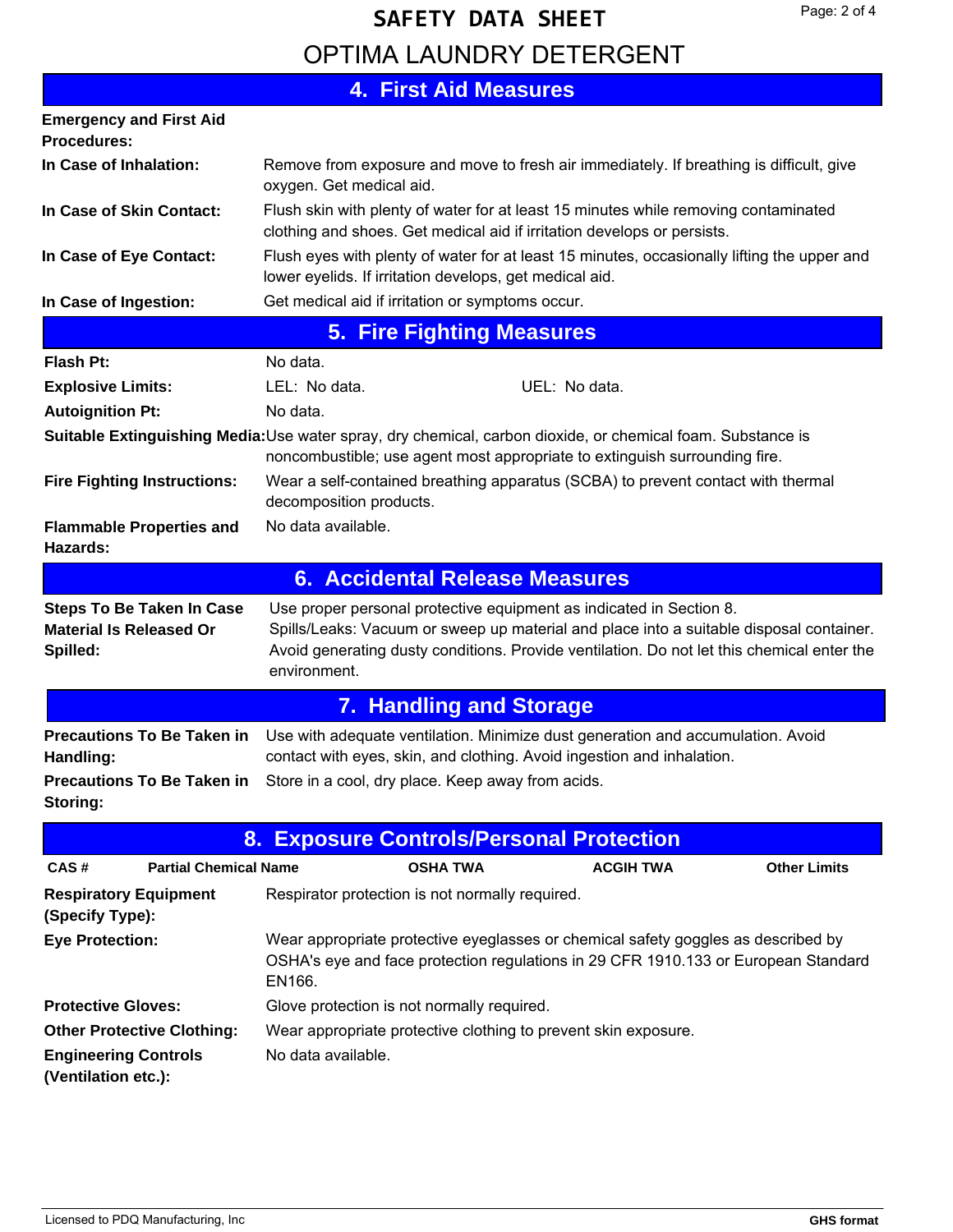# **SAFETY DATA SHEET**

## OPTIMA LAUNDRY DETERGENT

|                                                             | 9. Physical and Chemical Properties                                                                                                                                                                                                                                                                                                                                                     |
|-------------------------------------------------------------|-----------------------------------------------------------------------------------------------------------------------------------------------------------------------------------------------------------------------------------------------------------------------------------------------------------------------------------------------------------------------------------------|
| <b>Physical States:</b>                                     | [ ] Liquid<br>[X] Solid<br>$[$ ] Gas                                                                                                                                                                                                                                                                                                                                                    |
| <b>Appearance and Odor:</b>                                 | White granular powder                                                                                                                                                                                                                                                                                                                                                                   |
|                                                             | Citrus odor.                                                                                                                                                                                                                                                                                                                                                                            |
| <b>Melting Point:</b>                                       | No data.                                                                                                                                                                                                                                                                                                                                                                                |
| <b>Boiling Point:</b>                                       | No data.                                                                                                                                                                                                                                                                                                                                                                                |
| <b>Autoignition Pt:</b>                                     | No data.                                                                                                                                                                                                                                                                                                                                                                                |
| Flash Pt:                                                   | No data.                                                                                                                                                                                                                                                                                                                                                                                |
| <b>Explosive Limits:</b>                                    | LEL: No data.<br>UEL: No data.                                                                                                                                                                                                                                                                                                                                                          |
| Specific Gravity (Water = 1):                               | No data.                                                                                                                                                                                                                                                                                                                                                                                |
| <b>Density:</b>                                             | $~62$ LB/CF                                                                                                                                                                                                                                                                                                                                                                             |
| Vapor Pressure (vs. Air or<br>$mm Hg$ ):                    | No data.                                                                                                                                                                                                                                                                                                                                                                                |
| Vapor Density (vs. $Air = 1$ ):                             | No data.                                                                                                                                                                                                                                                                                                                                                                                |
| <b>Evaporation Rate:</b>                                    | No data.                                                                                                                                                                                                                                                                                                                                                                                |
| <b>Solubility in Water:</b>                                 | $\sim$ 30                                                                                                                                                                                                                                                                                                                                                                               |
| pH:                                                         | ~11                                                                                                                                                                                                                                                                                                                                                                                     |
| <b>Percent Volatile:</b>                                    | No data.                                                                                                                                                                                                                                                                                                                                                                                |
|                                                             | <b>10. Stability and Reactivity</b>                                                                                                                                                                                                                                                                                                                                                     |
| <b>Stability:</b>                                           | Unstable [ ]<br>Stable $[X]$                                                                                                                                                                                                                                                                                                                                                            |
| <b>Conditions To Avoid -</b><br>Instability:                | Incompatible materials, dust generation.                                                                                                                                                                                                                                                                                                                                                |
| Incompatibility - Materials To Strong acids.<br>Avoid:      |                                                                                                                                                                                                                                                                                                                                                                                         |
| <b>Byproducts:</b>                                          | Hazardous Decomposition or Hydrogen chloride, sodium oxide. Carbon monoxide, Carbon dioxide.                                                                                                                                                                                                                                                                                            |
| <b>Possibility of Hazardous</b><br><b>Reactions:</b>        | Will occur $\lceil \quad \rceil$<br>Will not occur [X]                                                                                                                                                                                                                                                                                                                                  |
| <b>Conditions To Avoid -</b><br><b>Hazardous Reactions:</b> | No data available.                                                                                                                                                                                                                                                                                                                                                                      |
|                                                             | <b>11. Toxicological Information</b>                                                                                                                                                                                                                                                                                                                                                    |
| <b>Toxicological Information:</b>                           | Epidemiology: The only adverse effect noted from occupational exposures have been<br>mild nasal irritation with exposure to high dust levels and hypertension.<br>Teratogenicity: No information available. Reproductive Effects: No information found.<br>Mutagenicity: Neurotoxicity: Teratogenicity: Teratogenic effects have occurred in<br>experimental animals.<br>Other Studies: |
| CAS#                                                        | <b>Hazardous Components (Chemical Name)</b><br><b>IARC</b><br><b>ACGIH</b><br><b>OSHA</b><br><b>NTP</b>                                                                                                                                                                                                                                                                                 |
|                                                             | <b>12. Ecological Information</b>                                                                                                                                                                                                                                                                                                                                                       |
|                                                             | No data available.                                                                                                                                                                                                                                                                                                                                                                      |